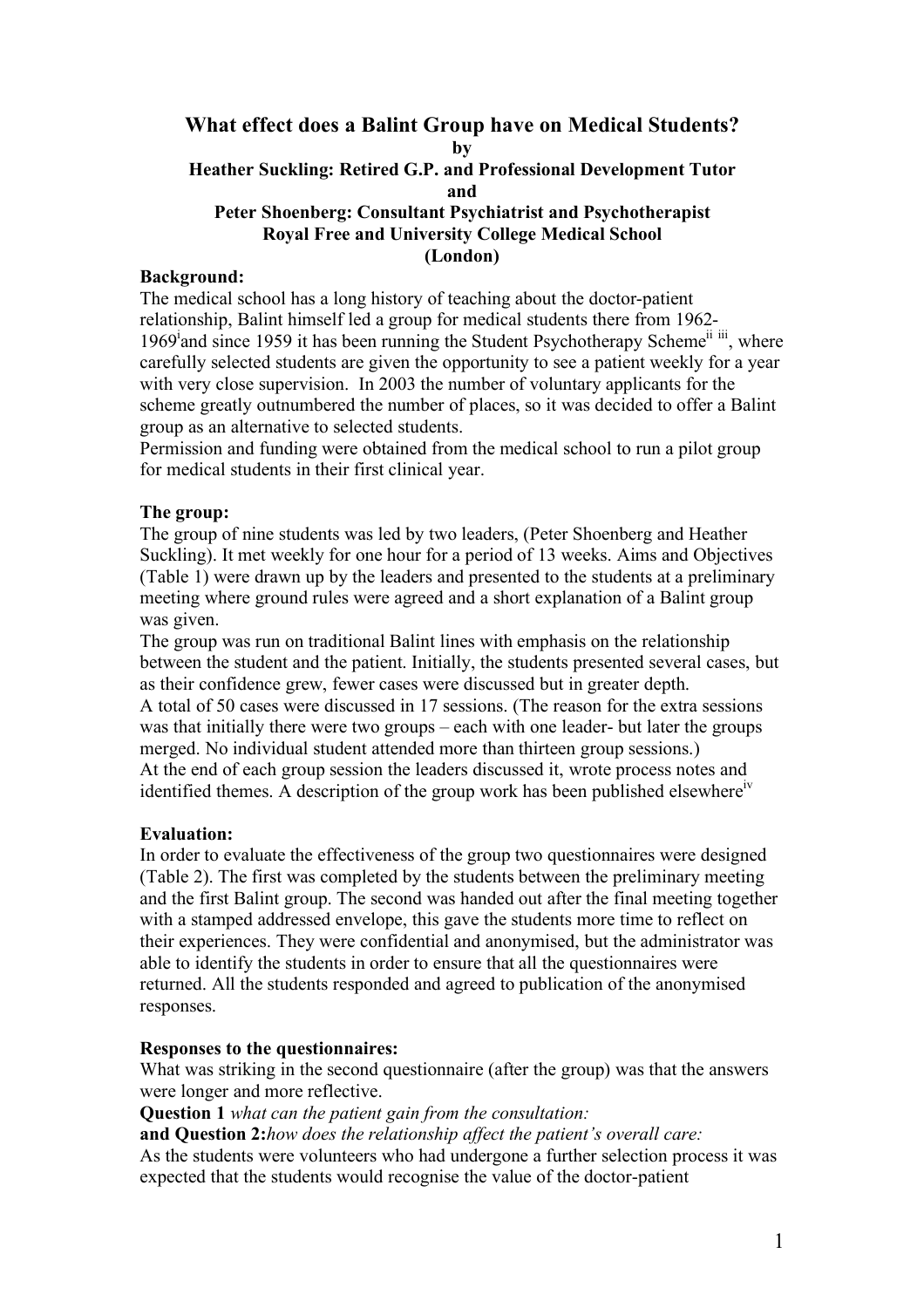relationship, but their responses revealed that most students had initially underestimated the value - for a patient - of a consultation with a *student*. Five commented that the patient could benefit from "being listened to", but most comments referred to the student having more time, being less formal/threatening/patronising, being "impartial without a doctor's duties or family's vested interest" or just "relieving the boredom of being in hospital" or a "friendly face". One student felt that the patient would benefit from knowing that they helped to educate doctors, another felt that patients may feel that the student was "annoying", that there is little to be gained and another that "bad" communication could lead to "uncertainty, confusion, loss of faith in the system…."

In the second questionnaire, after the group, they answered in more depth. They felt that the patients would feel free to discuss "trivial" problems, "voice opinions and fears", feel "valued as an individual, not just an illness".

### **Question 3:***how does the relationship affect the perception of care:*

The students recognised the value of good communication and a trusting relationship with the patient. There was little difference between the two questionnaires although in the second a student commented that patients enjoy helping students by sharing their experiences and that "some shift in power (towards the patient) helps them to feel incorporated into the hospital system as they realise they have an important role."

### **Question 4 (a):** *the effect on the student's attitude to work:*

Before the group two students said they thought it would help them to take their work "more seriously" and "read up about the patient's condition" and two said that they would become more confident. Three mentioned the value of learning from others' experiences; one that it would help the student-patient relationship and another that it would help "to paint a complete picture of the patient."

After the group, seven referred to feeling less isolated, more confident or being better motivated "I feel less isolated in terms of difficulties in dealing with patients"; "I was more motivated to spend time with the patient and consider all aspects of the consultation, not just the medical facts." "it enabled me to discuss any concerns and put my experience combined with other's in a more meaningful context." Four referred to an improvement in their communication skills especially when dealing with difficult situations "I feel more confident, less inhibited when talking to patients…you never know what to expect……..they are all individuals, we should not stereotype patients because of their condition or how they look, but listen to what they tell you." Another wrote: "my communication skills benefited greatly, identifying

aspects that were difficult and common to others. I think it is a more useful way of learning than being given tips on 'how to communicate'."

**4(b)** *the effect on the student's attitude to the patient;*

The responses to this in the first questionnaire highlighted some anxieties: one student commented: "constant reminder to keep my emotions under control, to avoid excessive sympathy" (1) and another: "I may show less empathy as my goal would be taking a full and correct history"(2) and a third: "it may force us to look at the bigger picture, not just the pathology and condition, but then again, it might do nothing." (9) However responses to the second questionnaire for the same students were:

"I've learnt to attempt to become more aware of non-medical things that trouble patients……to rediscover elements that were overlooked initially that were picked up by the group and that change the initial impression of the patient" (1) The second: "it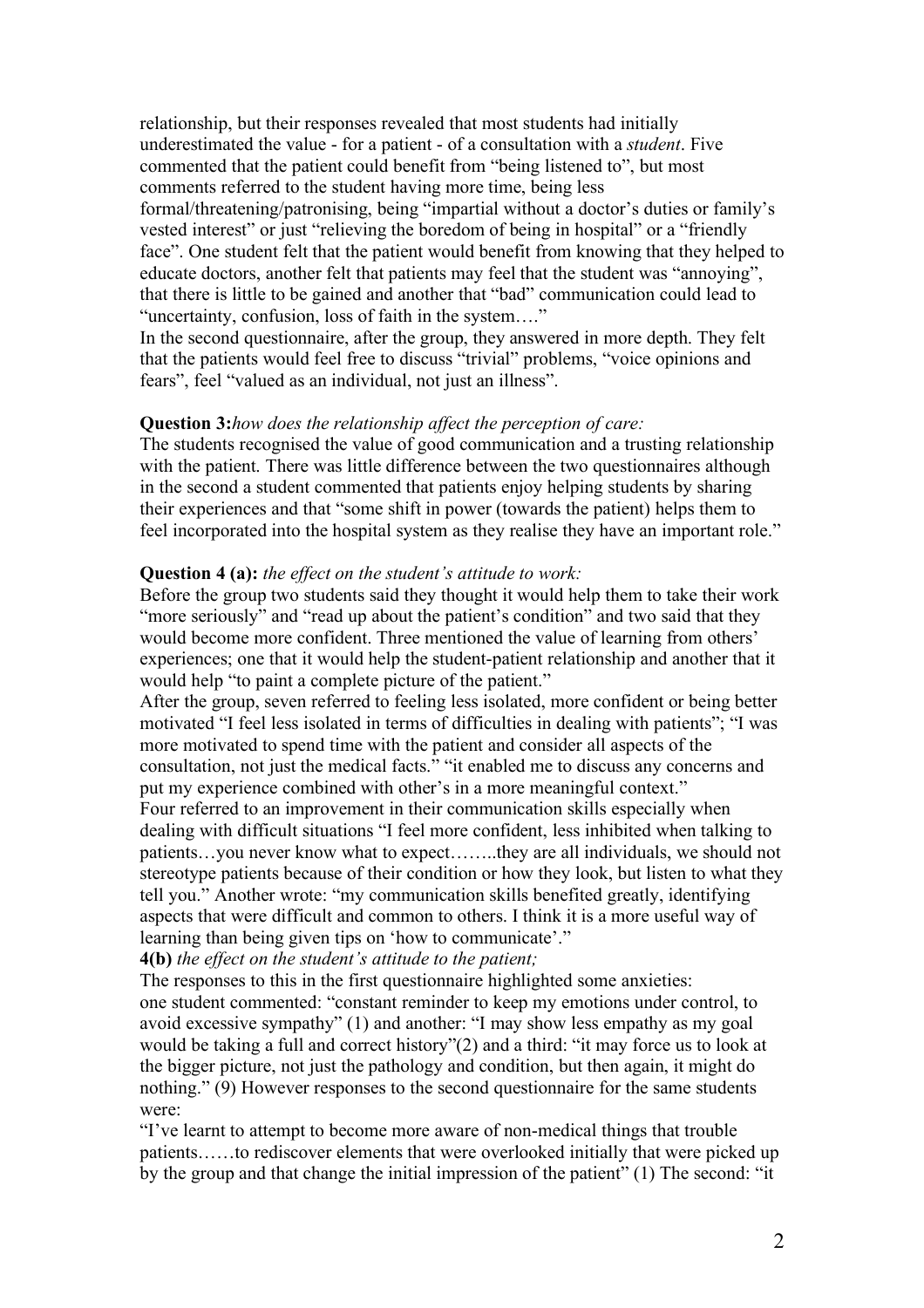makes me take more time to listen…..I hope that I can empathise with patients, I realise it must be hard for them away from their families and daily surroundings." (2) "critiquing your attitude/approach made me think twice before saying something to the patient". (9)

Other comments were: "it has increased my awareness of the patient's attitude and personality and helps me to understand how they initially presented and their particular worries" and "I am more sensitive to each patient as an individual". Also: "It encouraged me to think about the patient as a whole, not as the patient with hepatomegaly."

In general this question demonstrated a new emphasis on the whole person approach and the valuing of the patient as a person.

### **Question 5:** *how the student's feelings are affected by the patient:*

Initially anxieties were expressed; "I can empathise….but have to control emotion when the patient is distressed" but after the group the same student wrote; "I have become emotionally stronger as the year progressed. I can empathise but detach myself when I leave and move on."

Two students related the emotions to the student's own life experiences and four felt that the student is more vulnerable than the doctor: "as a student you are unsure of yourself and what you do, which makes you very sensitive to the patient's reactions positive and negative."

However in the second questionnaire there was evidence of more confidence: "Recognising these emotions and understanding why the patient has elicited them is a useful skill and helps the student behave appropriately to the patient" and "Students' feelings can be profoundly affected by the patients as demonstrated by the spectrum of emotions we discussed each week…..I am still deeply saddened by patients with terminal illness or elderly people who are unable to take care of themselves, but I am amazed by those who overcome terrible illnesses. They make me realise that Medicine is worthwhile studying and spur me on."

**Question 6:** *how students cope with anxiety and uncertainty:*

There was little change. Most students stated in both questionnaires that they cope by discussing the cases (anonymously) with colleagues, relatives or friends. However, one student said in the first questionnaire: "I speak to family and friends, I would not feel confident talking to a senior medical professional" but afterwards: "I discussed them in the group who analysed a topic from many different angles so I would see new viewpoints…Now I feel more confident to discuss work with my fellow colleagues."

Another initially: "Discuss with peers; go to the pub; tell everyone I am going to quit" and after "talk to other medics mostly."

#### **Question 7:** *comments on the students' experiences in the group:*

It was clear that the students felt the experience had been worthwhile:

"The discussions enabled me to resolve some concerns that I had not been able to bring up."

"To be able to take time out during the week and reflect on my experience on the wards allows me to think about what I did well and what I found difficult. ……..It has been good to hear colleagues' experiences and develop new friendships."

"I've been reassured - and consequently feel more confident in myself - by other peoples' stories of difficult patients and bad experiences…..I've also learned to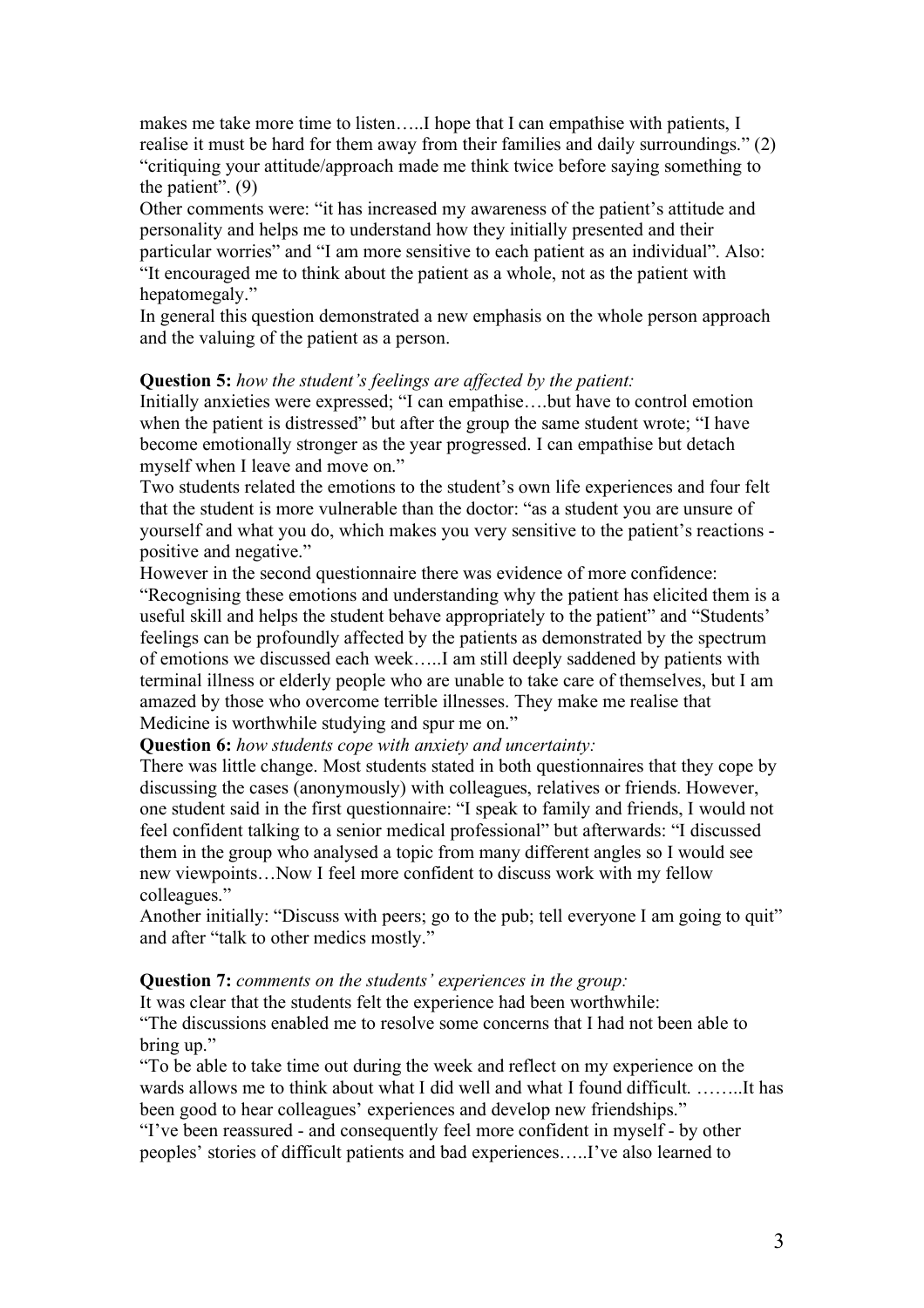challenge assumptions I make about patients and other professionals and consequently look at situations in a different light."

"It gave me an opportunity to talk about issues that we would not otherwise have had the chance to discuss."

"It also gave an outlet to puzzle out unusual situations and to laugh at funny or awkward situations."

"I found myself looking forward to the sessions in order to relieve worries or concerns about patients."

"Sometimes some issues are covered for far too long, in far too much unmerited depth, but I guess that is the nature of psychology. Otherwise positive attitudes and good people, good to share stories."

"The group was a very enjoyable opportunity to discuss anything you had ever felt concerned/annoyed/saddened/irritated etc.. with a patient and know that you would be listened to by non-judgemental individuals who were able to discuss intently a patient or problem they had never encountered."

#### **Question 8:** *how well did the group achieve the aims and objectives:*

All the students felt that we had achieved the aims and objectives, but one student stated that she had not increased awareness of the emotional meanings of patients' symptoms, but. another felt "the over-analysis of the patient's symptoms with relation to their psychology may have been less useful."

#### **Question 9:** *whether the group would be of use to other students:*

All the students felt it would be useful, but two mentioned that it should be voluntary. They pointed out that the students needed to be motivated and committed in order for the group to be successful.

#### **The future:**

The Medical School has agreed to increase the funding so that we will be able to have three groups in the next academic year. There is also a plan to undertake more detailed research in the future. There will be a further qualitative evaluation but also a comparative study to identify the relative strengths of the Balint Group and the Student psychotherapy Scheme.

#### **Conclusion:**

The authors thoroughly enjoyed the experience of this experimental group and were surprised by the enormous enthusiasm and commitment shown by the students. They felt it was a very worthwhile and enjoyable experience and that it fulfilled the aims of encouraging the exploration of emotional aspects of the students work, improving communication between students and patients and above all in valuing reflection.

i <sup>i</sup> Balint M (1969) Training medical students in patient-centred medicine. *Comprehensive Psychiatry* **10:** 249-258

<sup>&</sup>lt;sup>ii</sup> Ball DH, Wolff HH (1963) An experiment in the teaching of psychotherapy to medical students. Lancet 1:214-217<br><sup>iii</sup> Shoenberg P (1992) The student psychotherapy scheme at University College and Middlesex School

of Medicine: its role in helping medical students to learn about the doctor-patient relationship. *Journal*

*of the Balint Society* **20:** 10-14 iv Shoenberg <sup>P</sup> and Suckling <sup>H</sup> (2004) *Journal of the Balint Society*

<sup>(1973</sup> words)

<sup>9</sup> December 2004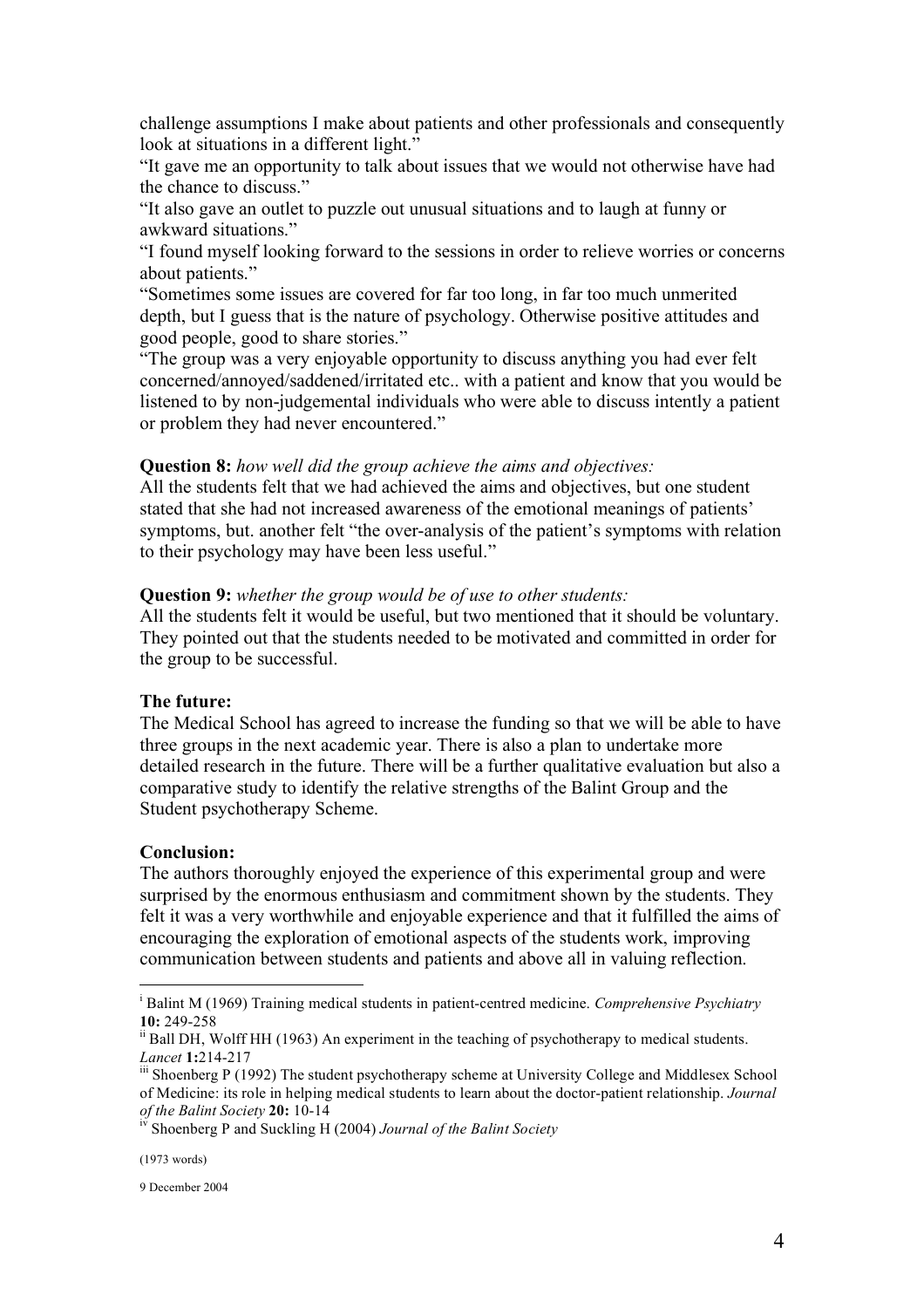# **Table 1**

 $\overline{a}$ 

# **AIMS AND OBJECTIVES:**

### **Aims of the Group Sessions:**

- 1. To provide the students with an opportunity to explore the emotional aspects of their work in a safe environment
- 2. To increase the students understanding of their patients' communication
- 3. To provi de support and supervision\* for the students
- 4. To encourage the students to reflect on their work

### **Objectives:**

*After the course the students will:* 

- 1. Be able to consider their clinical encountersin a new light
- **2.** Become aware of the significance of the relat ionship between the doctor/student and the patient
- **3.** Be able to recognise the feelings which are evoked by the interaction with the patient and be able to use these for the benefit of the patient
- 4. Become aware of the emotional meanings of patients' physical symptoms
- **5.** Be able to use the group to express and process anxieties and frustrations about their work
- **6.** Recognise the inherent value of the consultation itself
- 7. Become aware of their own limitations
- 8. Value their own humanity and personality and the effects of these on the patient

\*supervision in the psychotherapeutic sense